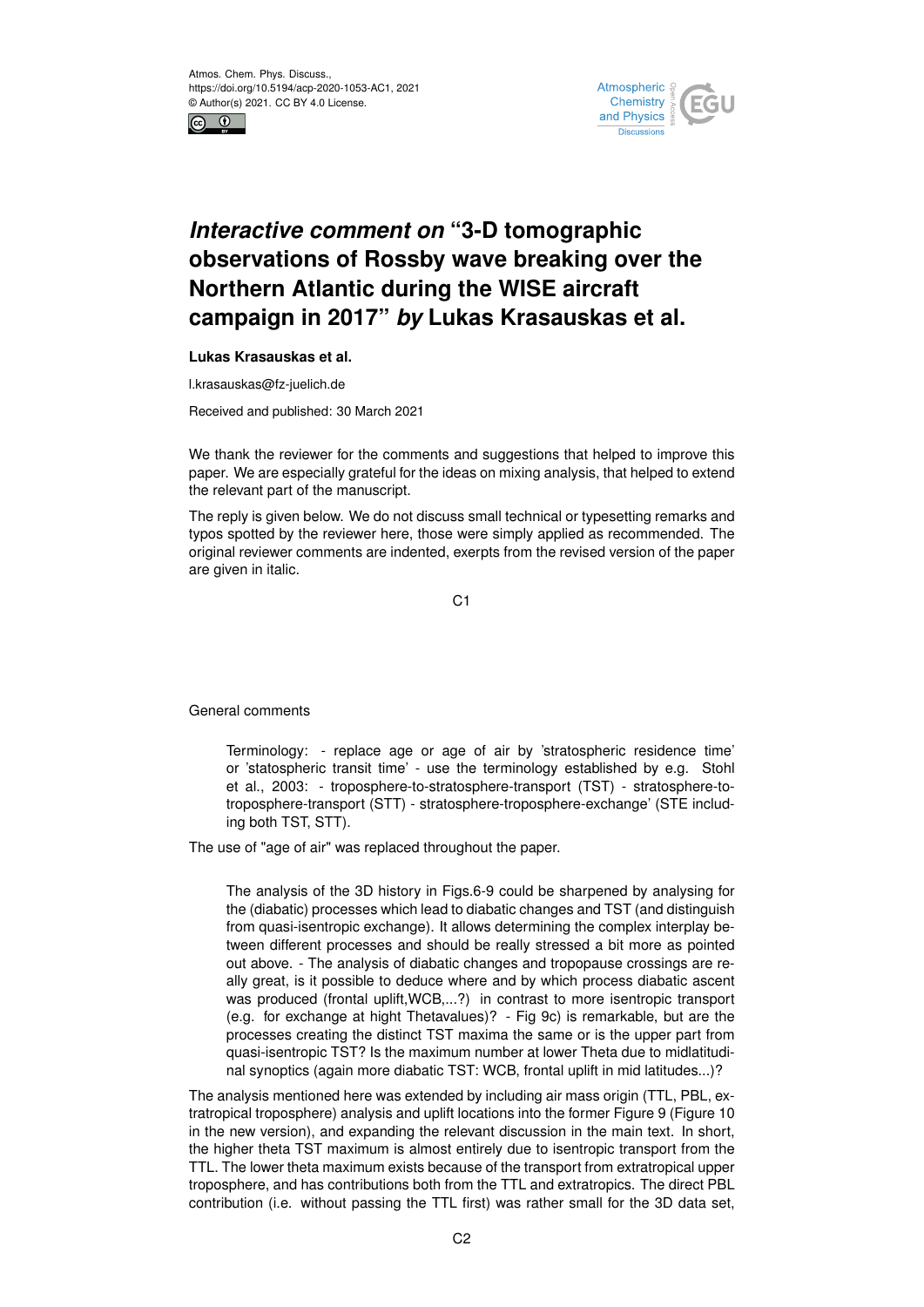explaining the relative lack of water vapour in the hexagonal part of the flight.

Further, as indicated below more specifically I missed isentropic PV maps to diagnose mixing. It's clear, that the native coordinate of aircraft and observation is geometric, but the analysis of dynamical features and mixing should also be done analyzing isentropic PV maps, particularly when looking at TST.

PV maps at 340 K potential temperature levels were added as the new Appendix D, as requested here and in the more specific comments below.

Specific comments

l.166: The statement about water vapor holds for the extratropics. The upper tropospheric part of the TTL can be very dry (<10 ppmv) as well, which is important forexchange at high potential temperatures.

The statement was corrected to *"Generally, water vapour has high volume mixing ratios in the extratropical troposphere [..]"*. The paragraph in question is mostly relevant to the regions where we measured (far from the tropics), the role of the TTL is discussed separately.

l.177. The mixing time scale is an completely open issue and I wonder, if this manuscript using the 3D information from GLORIA and the mixing parametreisation of ClaMS can further quantify these mixing time scales? This could be a really novel aspect.

Mixing analysis that would use GLORIA data and the ClaMS mixing scheme is something we would like to do in the future, but we think it is out of scope of this paper. For

 $C<sub>3</sub>$ 

now, we did extend the mixing analysis using the ideas in the reviewer comment on lines 216-218 (see below) to gain some insight into mixing time scales.

l.180-185: The Figure 2d is great, but also puzzling, since it implies tropospheric impact all over the curtain with residence times from 0 to 30 days. Could the authors provide a complementary figure with the fraction or amount of trajectories staying inthe stratosphere? This would further support the potential impact of TS (troposphere-to-stratosphere-transport)

In Figure 2d the air parcels with stratosphere residence time of 30 days or more are all depicted in the same colour (the clarification was added to the plot). We thought it appropriate, because we expect any tracer structures due to STE to be erased by that time (Juckes and McIntyre, 1987, as cited in the paper). Our results seem to generally confirm this, tracer contrast is seen between air masses with smaller residence times. The figure, therefore, does not imply tropospheric impact all over the curtain with residence times from 0 to 30 days, many trajectories originate from stratosphere. It just does not seem very meaningful to distinguish between the high residence times in this context.

l.208: The use of water vapor to identify stratospheric air masses is ambiguous since in the tropical and subtropical upper troposphere low water vapor below 10 ppmv at low ozone levels also show up leading to mixing between stratospheric and TTL air(e.g. greenish in the lower left quadrant of Fig.4a). The opposite, however, holds(and is important for the paper): enhanced water vapor clearly indicates tropospheric contributions from mid and high latitudes (e.g. 4b) 5) and the upper right quadrant clearly shows mixing. Is it possible to use this also to support the trajectory analysis in Fig. 9a,c)?

The simple classification described here serves the purpose of introducing the reader